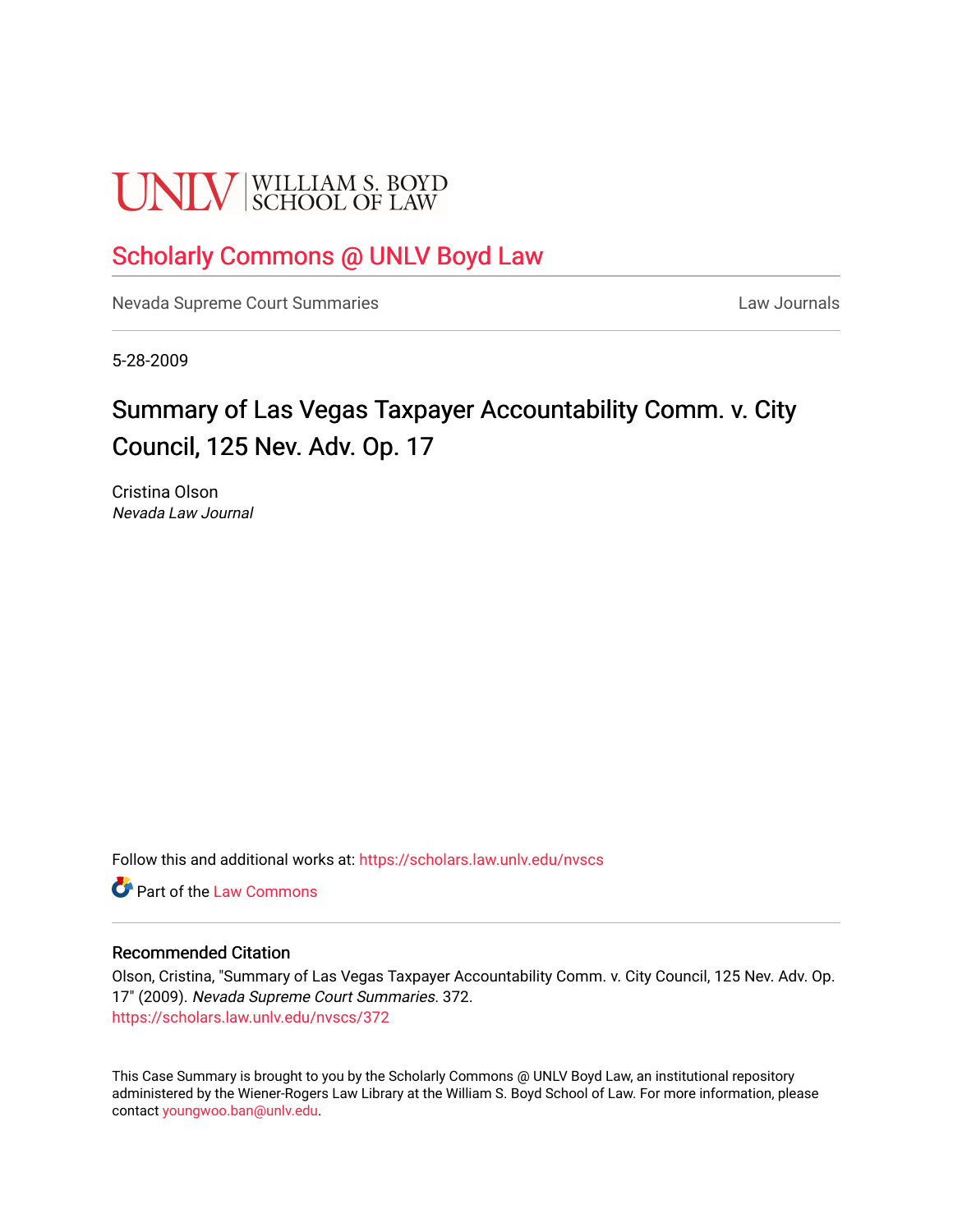#### *Las Vegas Taxpayer Accountability Comm. v. City Council***, 125 Nev. Adv. Op. 17 (May 28, 2009)[1](#page-1-0)**

#### **BALLOT INITIATVE LAW– VALIDITY AND REVIEW**

#### **Summary:**

 Appellants appealed a district court order that allowed the Las Vegas City Council to withhold two measures from a ballot. Appellants said the City Council did not have the authority to withhold the measures because of substantive concerns. Appellants also argued that the measures complied with Nevada statutes governing the content of ballot initiatives.

#### **Disposition/Outcome:**

 Rejected in part and affirmed in part. This court rejected the district court's decision that a City Council could keep a measure off a ballot because of substantive concerns. This court affirmed all other parts of the district court's decision, including its application of two statutes to municipal ballot initiatives and a finding that neither measure complied with Nevada law.

#### **Factual & Procedural History:**

Two associations that objected to a city hall redevelopment project in Las Vegas circulated petitions for ballot initiatives. The measures aimed to put limits on public financing for such projects. On January 22, 2009, the organizations submitted the petitions to the Las Vegas City Clerk with more than twice the minimum number of signatures to put a pair of ballot initiatives to city voters. However, the Las Vegas mayor already had announced on December 19, 2008, that the measures would not appear on the ballot.

 On March 4, 2009, the Las Vegas City Council announced it would not place the measures on the ballot. The council members did not claim the petitions lacked sufficient signatures or were procedurally invalid. Instead, the council drew support from an opinion by the City Attorney's office.

 Less than a week later, the organizations filed in the Nevada Supreme Court an original petition for a writ of mandamus, arguing that time restraints required immediate supreme court action. The supreme court allowed in opposing briefs and heard oral arguments. The supreme court then denied the mandamus petition, suggesting that the organizations seek expedited proceedings through the district court.

 On April 10, 2009, the organizations sought mandamus and declaratory relief in the district court. A hearing took place on April 15 and 16, 2009. Notably, the Las Vegas City Attorney pointed to shortcomings in the measures that warranted the City Council keeping them off the ballot. The district court concluded on April 17, 2009, that it could not compel the City to place invalid measures on the ballot. The court found both municipal ballot questions were invalid under NRS 295.009. That statute limits a ballot item to a single subject and requires a description of effect to accompany the item.

#### <span id="page-1-1"></span>**Discussion:**

<u>.</u>

Standard of review

 The standard of review is de novo, even though an abuse of discretion standard usually applies when reviewing a district court's decision to deny extraordinary writ relief. $<sup>2</sup>$  $<sup>2</sup>$  $<sup>2</sup>$ </sup>

<span id="page-1-0"></span><sup>&</sup>lt;sup>1</sup> By Cristina Olson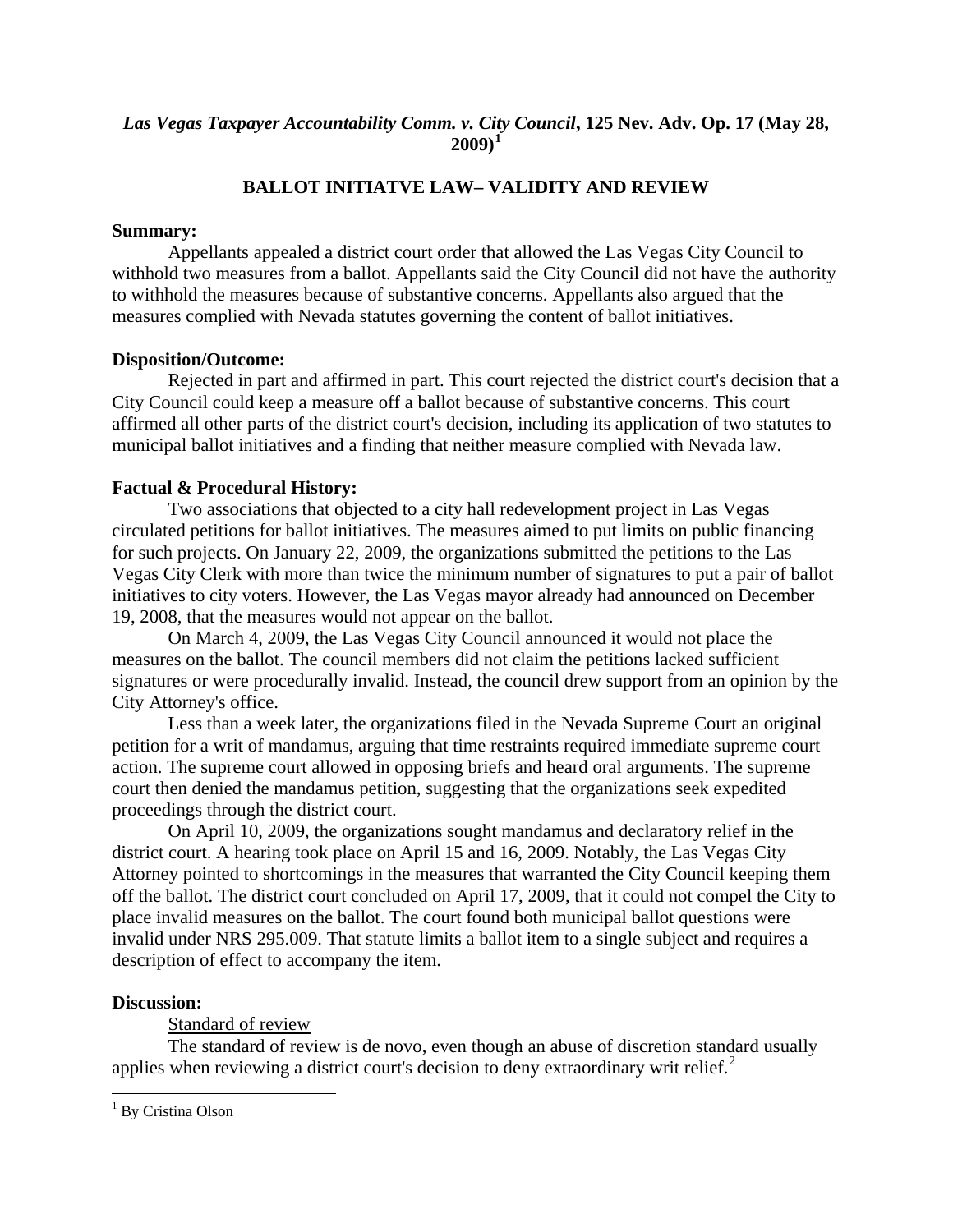1. The ministerial duty to place procedurally proper measures on the ballot

 The district court sided with the City's stance that city leaders could evaluate the ballot measures. In doing so, it rejected the organizations' argument that the City Clerk had a ministerial duty to place on the ballot measures that met procedural requirements.

#### a. Procedural requirements for placing measures on the ballot

 After collecting enough signatures to put a proposed ordinance on a Nevada ballot, a party submits those signatures to the City Clerk's office.<sup>[3](#page-2-0)</sup> Upon verifying the signatures, the City Clerk gives a certificate to the City Council that "is a final determination as to the sufficiency of the petition."<sup>[4](#page-2-1)</sup> However, a district court may review that "final determination" on an expedited basis.<sup>[5](#page-2-2)</sup> Meanwhile, the City Council must decide whether to enact the proposed ordinance itself or to put the proposal on the next ballot.<sup>[6](#page-2-3)</sup>

 Nothing in the statutory scheme gives the City Council authority to withhold a procedurally adequate measure from its ballot.

#### b. Under authority interpreting similar statutes, the City has no discretion to refuse to place procedurally valid measures on the ballot

 Decisions in neighboring jurisdictions comport with the plain language of Nevada's statutory provisions that prohibit a City Council from withholding a procedurally valid measure from a ballot.

The Arizona Supreme Court in *Williams v. Parrack*<sup>[7](#page-2-4)</sup> affirmed a mandamus order to the Phoenix City Council that required the body to place a proposed initiative on a ballot. The council had argued that the measure was beyond its powers to handle initiatives, but a city charter section bound the council to put the measure to the voters.<sup>[8](#page-2-5)</sup>

 Similarly, California case law does not allow government bodies to reject ballot initiatives because of concerns about the substantive validity of the underlying measures. Instead, California requires that a court address those substantive concerns.<sup>[9](#page-2-6)</sup>

#### c. Nevada's precedent does not support the City's contention that it has no ministerial duty to place procedurally valid measures on the ballot

 Two Nevada cases presented by the respondents – and subscribed to by the district court - - do not address a city council's ministerial duty under NRS 295.215(1) and therefore do not absolve the City Council's actions. This opinion rejects the trial court's ruling.

The first case, *State v. Reno City Council*,<sup>[10](#page-2-7)</sup> was published in 1913 and did not address the statutes present in this case.

<sup>&</sup>lt;sup>2</sup> See Nevadans for Prop. Rights v. Sec'y of State, 141 P.3d 1235, 1240 (2006).

<span id="page-2-0"></span> $3$  Nev. Rev. Stat. 295.205 (2007).

<span id="page-2-1"></span> $4$  Nev. Rev. Stat. 295.210(2) (2005).

<span id="page-2-2"></span> $5$  Nev. Rev. Stat. 295.210(4) (2005).

<span id="page-2-3"></span> $6$  Nev. Rev. Stat. 295.215(1)-(2) (2005).

<span id="page-2-4"></span>Williams v. Parrack, 319 P.2d 989, 990 (Ariz. 1957).

<span id="page-2-5"></span> $8$  *Id.* 

<span id="page-2-6"></span><sup>&</sup>lt;sup>9</sup> *See* Schmitz v. Younger, 577 P.2d 652 (Cal. 1978), Farley v. Healey, 431 P.2d 650, 653 (Cal. 1967) <sup>10</sup> State v. Reno City Council, 136 P. 110 (1913).

<span id="page-2-7"></span>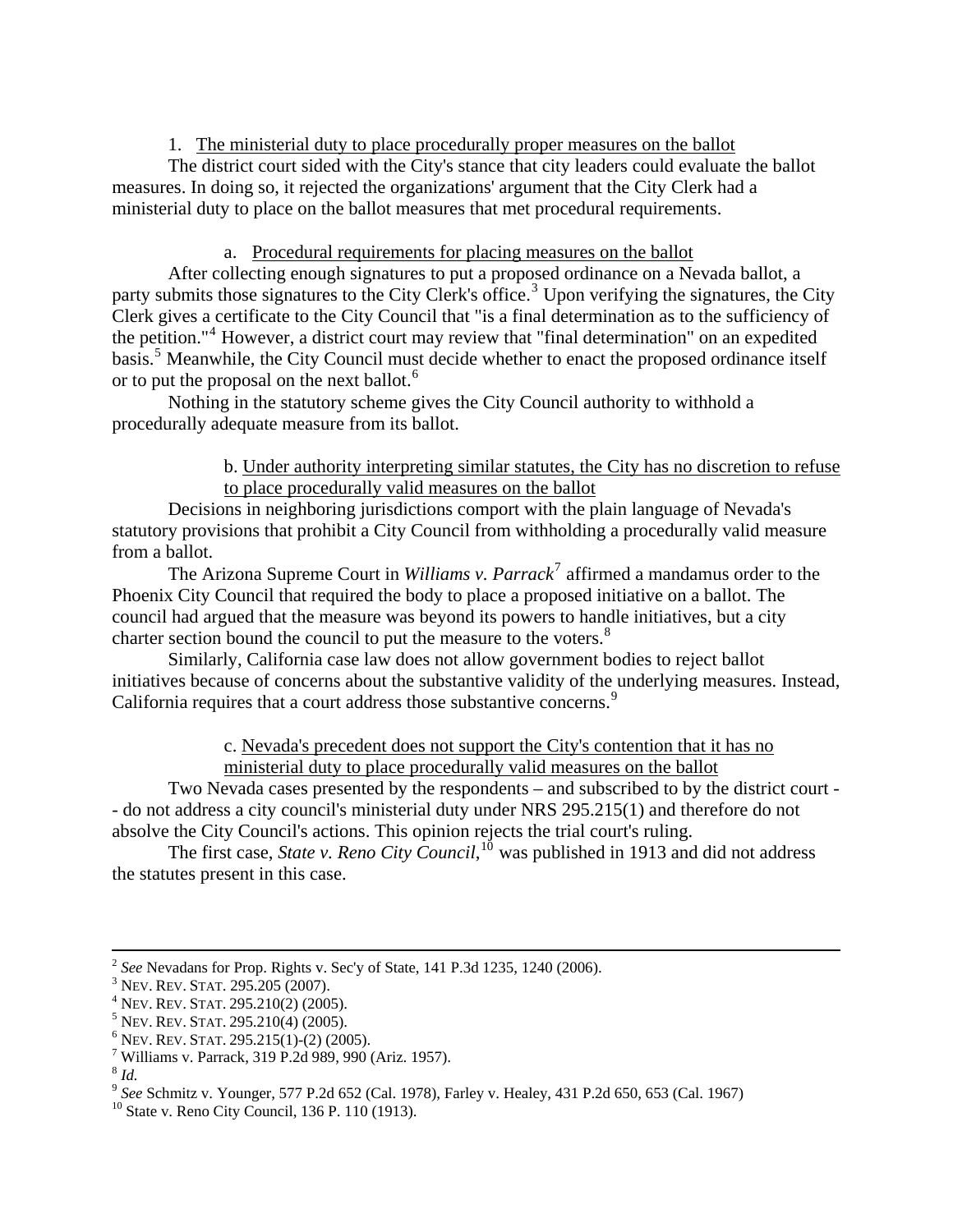The second case, *Glover v. Concerned Citizens for Fuji Park*,<sup>[11](#page-3-0)</sup> addressed other issues besides the ministerial duties imposed by NRS 295.215(1) that applied to a situation in which the Carson City Board of Supervisors refused to place a measure on a ballot.

 Under the modern statutory scheme, the only way a city council can keep a procedurally sufficient measure off a ballot is to obtain a district court judgment that the proposed measure is invalid. Because the city had a mere ministerial duty – and not a duty to evaluate the substantive validity of the measures – respondents did not have the burden of proof to demonstrate, at the district court, that the measures were clearly invalid.

#### 2. Application of two Nevada statutes to the municipal ballot measures

a. NRS 295.009's single-subject and description-of-effect requirements apply to municipal ballot measures

 NRS 295.009 requires each petition for initiative or referendum to (1) concern a single subject and (2) describe its effect in no more than 200 words. The statute's plain language<sup>[12](#page-3-1)</sup> and purposes<sup>[13](#page-3-2)</sup> do not indicate that it applies only to statewide measures, so therefore the statute applies to municipal ballot measures.

> b. NRS 295.061 does not apply to municipal measures, either directly or through Las Vegas City Charter section 5.030

 NRS 295.061 imposes a deadline for bringing challenges to a measure that may violate NRS 295.009. The plain language of NRS 295.061 indicates it only applies to statewide initiatives. It specifically refers to measures filed with the Secretary of State and directs challenges to the First Judicial District Court. Therefore, NRS 295.061 applies only to statewide measures<sup>[14](#page-3-3)</sup> and did not prevent the Las Vegas City Council from raising concerns about the two measures.

3. Compliance of ballot initiatives with Nevada law

a. The Taxpayer Accountability Initiative violates the single-subject requirement The appellant organizations said the initiative involved only one subject: "voter approval for use of taxpayer funds to finance large new development projects." Respondents said the initiative concerned lease-purchase agreements and redevelopment plans.

 An initiative meets the single-subject requirement if its elements are "functionally related" and "germane" to each other and to the initiative's purpose or subject.<sup>[15](#page-3-4)</sup>

 The description accompanying the Taxpayer Accountability Initiative never used the words "taxpayer" or "accountability," nor did it articulate an overarching purpose or theme. The district court determined the initiative involved two unrelated sections. This court decried the use

 $\overline{a}$ 

<span id="page-3-0"></span><sup>&</sup>lt;sup>11</sup> Glover v. Concerned Citizens for Fuji Park, 50 P.3d 546 (2002), *overruled in part on other grounds by* Garvin v. Dist. Ct., 59 P.3d 1180, 1190 n.71 (2002).

<span id="page-3-1"></span> $12$  A statute should be given its plain meaning, unless doing so violates the act's spirit. McKay v. Bd. Of Supervisors, 102 Nev. 644 (1986).

<span id="page-3-2"></span><sup>&</sup>lt;sup>13</sup> The purpose of this statute is described in Nevadans for Prop. Rights, 141 P.3d at 1242 and Nevadans for Nevada v. Beers, 142 P.3d 339, 345 (2006).

<span id="page-3-3"></span> $14$  City councils are responsible for enacting their own deadlines for challenging single-subject and description-of-effect requirement under NEV. REV. STAT. 293C.110.

<span id="page-3-4"></span><sup>&</sup>lt;sup>15</sup> NEV. REV. STAT. § 295.009 (2005); Nevadans for Prop. Rights, 141 P.3d at 1243.